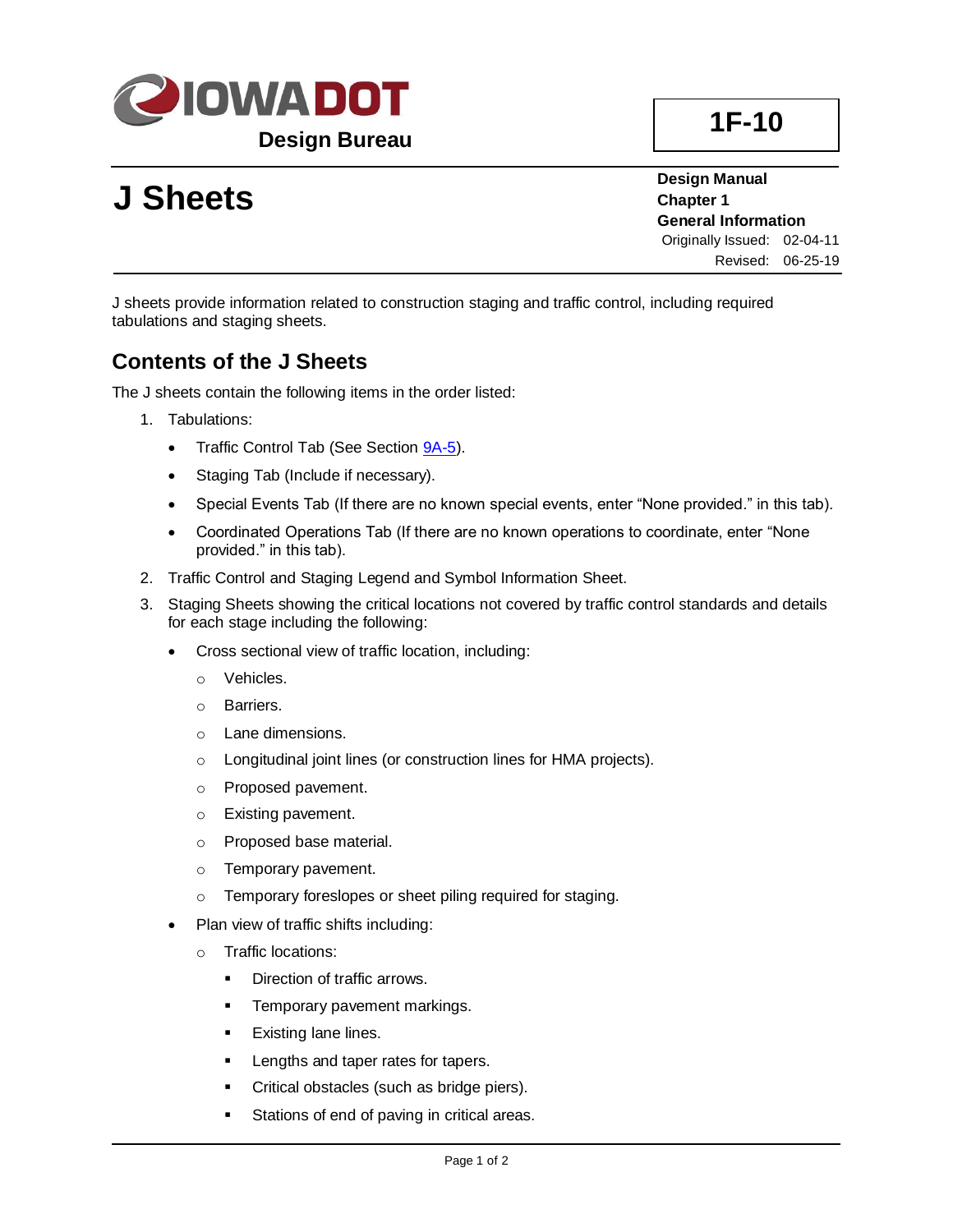- $\circ$  Proposed construction, previously constructed areas, and pavement removal as defined on the legend.
- o Traffic control devices:
	- Signing not covered by Standard Road Plans or Details, including MUTCD reference number and size or full dimensioning.
	- **•** Temporary barrier rail locations.
	- **•** Drums and channelizers not covered by a Standard Road Plan and the spacing required.
	- Crash cushions.
- 4. Details and Modified TC Series Standard Road Plans.

#### **Sample J Sheets**

Click here to view [Sample J Sheets.](01f-10/SampleJSheets.pdf)

Click here to view a **Sample Modified TC Series Standard Sheet**.

### **Plan Quality Checklist**

- Are sheets limited to only those showing traffic shifts or critical work areas?
- Is excessive Photo file information turned off?
- Is the scale appropriate to show the details necessary for each sheet? (Other features need not appear to the normal scale if necessary (such as traffic control devices and pavement markings).)
- Is adequate space provided for proposed crash cushions or redirective crash cushions?
- If staging requires traffic control to be left in place for a future project, do the Estimate Reference Notes state this?
- Are painted shifts or tapers labeled?
- Are all appropriate [TC Series](../stdplne_tc) Standard Road Plans included in the tabulation of Standard Road Plans in the C sheets?
- Has redundant information included in the Standard Road Plans been removed from the J sheets?
- Has drainage been accommodated throughout the staging?
- Are necessary traffic control bid items included?
- If staging sheets or scrolls were created, is there a note in the staging tab referencing the files available on BidX?
- Are traffic arrows clearly visible within the lane?
- If special signs are used, is there adequate instruction to fabricate the sign?
- Are tight work areas clearly called out?